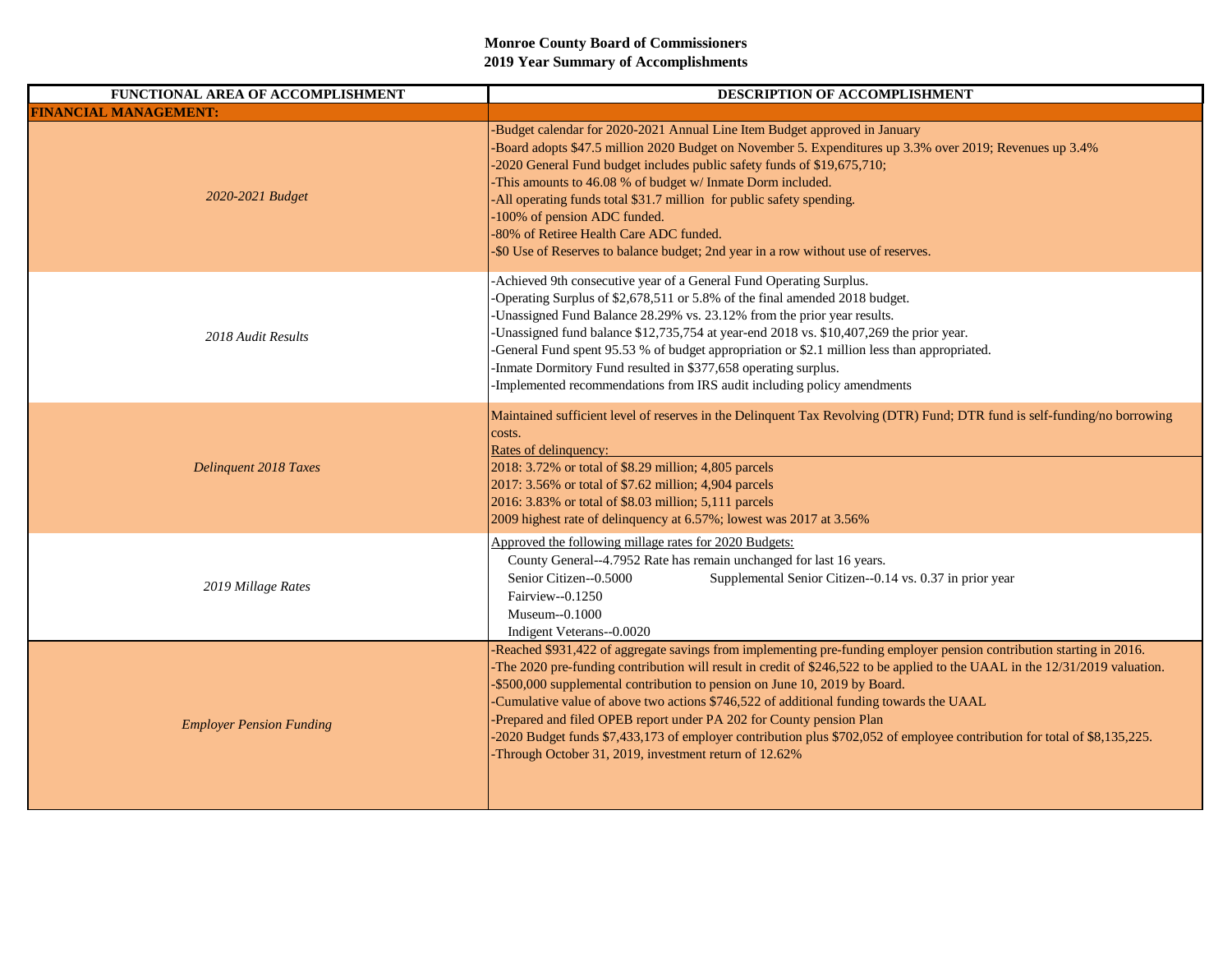| FUNCTIONAL AREA OF ACCOMPLISHMENT | DESCRIPTION OF ACCOMPLISHMENT                                                                                                                                                                                                                                                                                                                                                                                                                                                                                                                                                                                                                                                                                                                                                                                                                               |
|-----------------------------------|-------------------------------------------------------------------------------------------------------------------------------------------------------------------------------------------------------------------------------------------------------------------------------------------------------------------------------------------------------------------------------------------------------------------------------------------------------------------------------------------------------------------------------------------------------------------------------------------------------------------------------------------------------------------------------------------------------------------------------------------------------------------------------------------------------------------------------------------------------------|
| Retiree Health Care               | Funded ratio of RHC improved to 44.3% based on 12/31/2018 actuarial valuation with 5.5% discount rate.<br>-Funded ratio up 27.3% points over 15 year period. Market value of trust at \$64.9 million. Up \$41.3 million past 10 years.<br>-Road Commission joined RHC Trust with co-mingled funds. October 31 market value of all funds in Trust \$71.48 million.<br>-Mental Health joined RHC Trust by executing Trust. Co-mingled funds is pending as part of transition.<br>-Prepared and filed OPEB report under PA 202 for RHC Plan & Annual Report to all eligible employees, retirees, beneficiaries.<br>-Submitted supplemental request to waive under-funded status.<br>-\$1.5 million in cash transferred into the trust for the year.<br>-Through October 31, 2019 investment returns of 15.13%                                                  |
| <b>Board Governance</b>           | Completed annual review of Board of Commissioners By-Laws and approved amendments February 19, 2019.<br>-Eliminated County Planning Commission and statutorily required functions/decisions assigned to Board of Commissioners to act<br>on as the elected governing board of the County.                                                                                                                                                                                                                                                                                                                                                                                                                                                                                                                                                                   |
| <b>Bond Rating/Financing</b>      | Standard & Poor's reviewed and reaffirmed the County's credit rating of AA and noted:<br>County Rating of AA is investment grade and with Very Strong capacity to repay debt obligations.<br>-County rating equivalent to median rating of US counties.<br>-Credit positive factors of:<br>*Adequate local economy.<br>*Strong management with good financial policies & practices.<br>*Strong budgetary performance.<br>*Very strong budgetary flexibility.<br>*Very strong liquidity position.<br>*Very strong debt and contingent liability profile.<br>*Strong institutional framework<br>*Credit negative is Pension liability that is unfavorable $\&$ significantly above US Counties median.<br>Board provided County's full faith & credit backing of financing \$2.9 million for Village of Dundee sewerage treatment plant<br>upgrades in April. |
| <b>EMPLOYEE RELATIONS:</b>        |                                                                                                                                                                                                                                                                                                                                                                                                                                                                                                                                                                                                                                                                                                                                                                                                                                                             |
| <b>Collective Bargaining</b>      | Reached Agreements with the following employee groups:<br>-38th Judicial Circuit Court, Friend of the Court UAW covering 17 FT/2 PT employees thru December 31, 2022<br>-Command Officers-covering 9 employees thru 12/31/2020<br>-TPOAM, Youth Center Supervisors-covering 4 employees.<br>-At year-end, only one employee group remains without a new CBA.                                                                                                                                                                                                                                                                                                                                                                                                                                                                                                |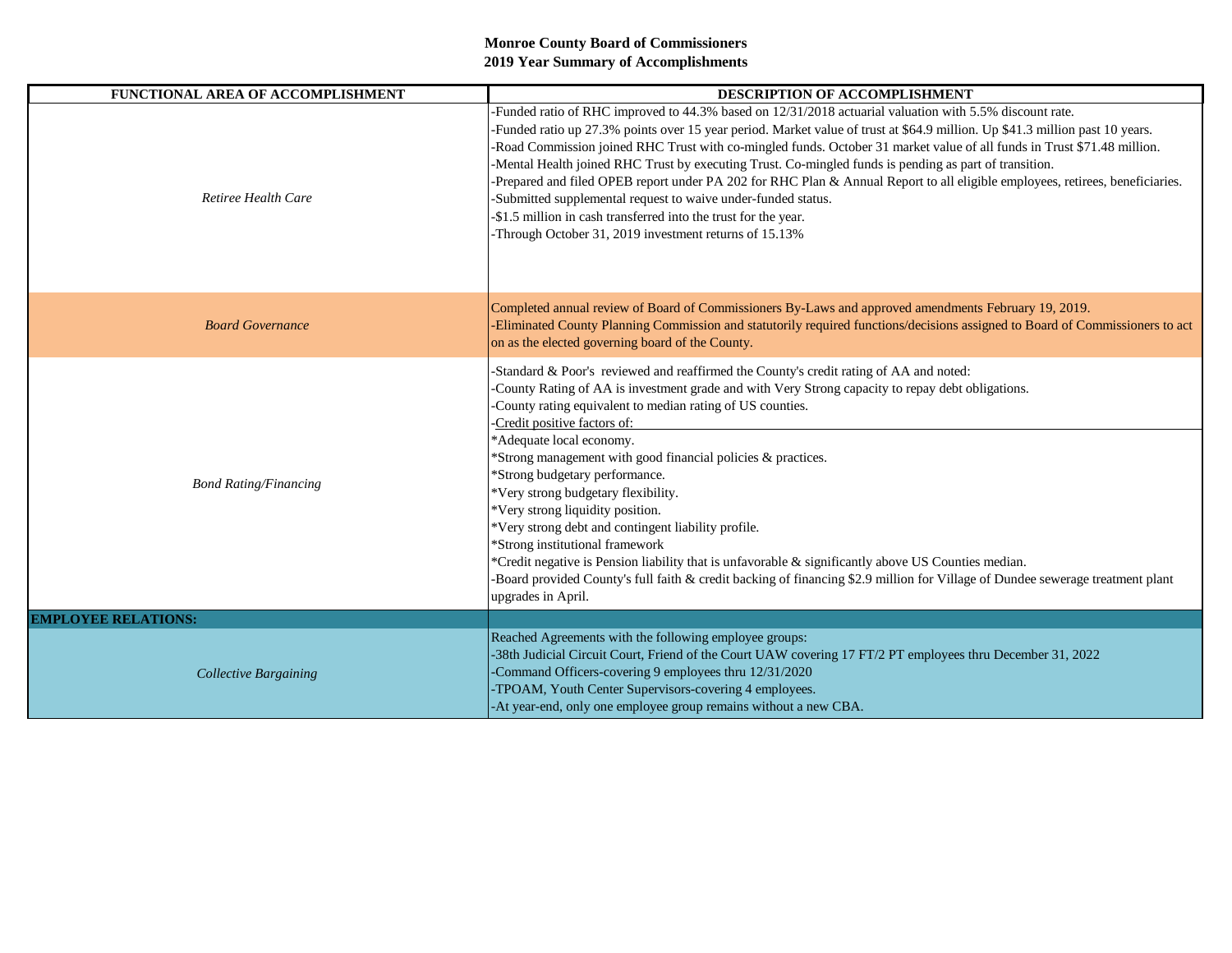| FUNCTIONAL AREA OF ACCOMPLISHMENT | DESCRIPTION OF ACCOMPLISHMENT                                                                                                                                                                                                                                                                                                                                                                                                                                                                                                                                                                                                                                                                                                                                                                                                                                                                                                                                                                                                                                                                     |
|-----------------------------------|---------------------------------------------------------------------------------------------------------------------------------------------------------------------------------------------------------------------------------------------------------------------------------------------------------------------------------------------------------------------------------------------------------------------------------------------------------------------------------------------------------------------------------------------------------------------------------------------------------------------------------------------------------------------------------------------------------------------------------------------------------------------------------------------------------------------------------------------------------------------------------------------------------------------------------------------------------------------------------------------------------------------------------------------------------------------------------------------------|
| Wellness Day Program              | Sponsored day-long health and wellness day for employees and retirees on September 26, 2019.<br>Included:<br>-Retirement planning, financial services, healthy activities, healthy menu planning and flu shots as part of the day's events.<br>-Attendance of 300 for largest count since Wellness Days began.<br>-In the weeks prior to the event, HR visited every office informing employees on health care plan benefits, uses, access and other<br>important information.<br>-Day's event also provided hands on interaction with the new ADP HR/payroll system.<br>Employees participated in door prizes and drawings for prizes/incentives for attending and interacting with service providers and<br>payroll features.                                                                                                                                                                                                                                                                                                                                                                   |
| <b>Employee Training</b>          | Cyber training--With the volume of hacking and other malware and computer viruses, continued to provide increasing amounts of<br>training for employees to understand the importance of protecting data/County networks. Continued these efforts in 2019 as a part<br>of our overall loss control program that includes cyber coverage for data breach and remediation efforts should a loss or claim<br>occur.<br>-Active Shooter Response Training ALICE Training: Along with HR, Sheriff's Office personnel conducted ALICE training<br>continued (Alert, Lockdown, Inform, Counter, Evacuate). The training was approximately 3 hours and was part classroom and part<br>field training. Updated online training was conducted. -Across organization training was ongoing and continuous cover key<br>topics including risk management, loss control, mandatory training for bloodborne pathogens, lead & asbestos, software<br>application training on department specific operations, etc.<br>-Payroll system training for managers ongoing and will phase into HR management applications. |
| Organizational Restructurings     | Continued work throughout 2019 converting database for payroll and HR systems to new application software.<br>-October 18 payroll was Go-live date and first payroll on the new system.<br>-Reorganized Animal Control Division of Sheriff's Office                                                                                                                                                                                                                                                                                                                                                                                                                                                                                                                                                                                                                                                                                                                                                                                                                                               |
| Human Resources                   | Human Resources, Major Goodnough & Chief Deputy Pauli developed flyer as a tool to recruit at the law enforcement academy<br>when meeting with candidates. Additionally, the flyer has been distributed to the community college and other locations for<br>recruitment purposes.<br>-Operations Committee & subsequently Board approved/updated six (6) Employee Relations policies.<br>Contracted with Municipal Consulting to perform workforce wage and total compensation analysis. Final report expected June<br>2020.                                                                                                                                                                                                                                                                                                                                                                                                                                                                                                                                                                      |
| <b>RISK MANAGEMENT:</b>           |                                                                                                                                                                                                                                                                                                                                                                                                                                                                                                                                                                                                                                                                                                                                                                                                                                                                                                                                                                                                                                                                                                   |
| Litigation                        | -Litigation Open cases are at 5; same as last year.<br>In 2019, a total of 25 lawsuits against the County were dismissed in favor of the County (19 of the cases were in pro per) of those<br>4 cases the County prevailed on are in appeal.<br>-Continues trend of historically low number of active litigation cases in past 30 years for County.<br>Workers' compensation claims, expenses and trends also remain low and historically below County average.<br>-2019 property & liability budget \$778,918 less overall than actual incurred in 2007<br>Opioid Litigation case continues with County part of plaintiff class                                                                                                                                                                                                                                                                                                                                                                                                                                                                  |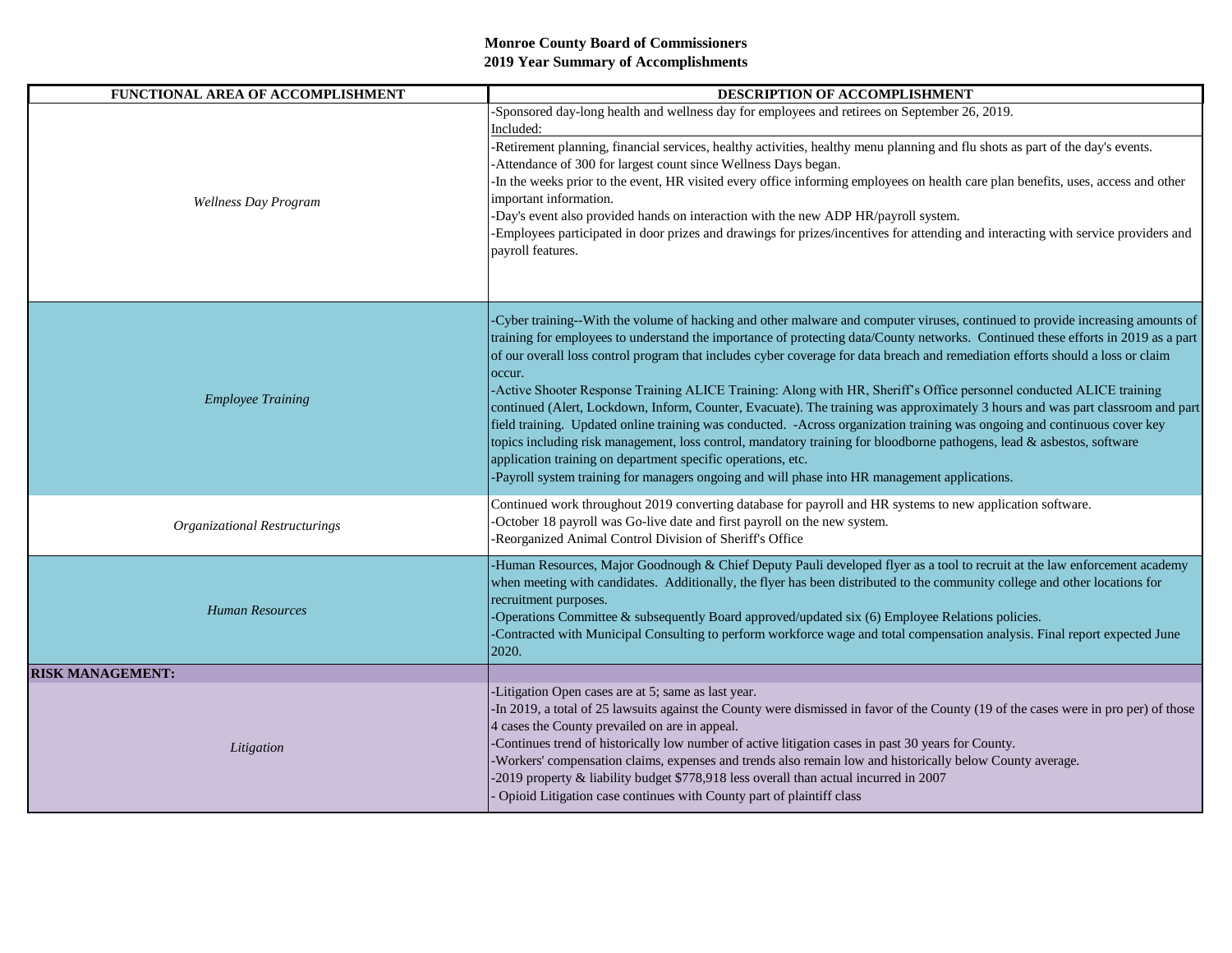| FUNCTIONAL AREA OF ACCOMPLISHMENT    | DESCRIPTION OF ACCOMPLISHMENT                                                                                                                                                                                                                                                                                                                                                                                                                               |
|--------------------------------------|-------------------------------------------------------------------------------------------------------------------------------------------------------------------------------------------------------------------------------------------------------------------------------------------------------------------------------------------------------------------------------------------------------------------------------------------------------------|
| <b>INTERGOVERNMENTAL:</b>            |                                                                                                                                                                                                                                                                                                                                                                                                                                                             |
| South County Water/Toledo Water      | In September adopted Resolution to enter into the Uniform Water Purchase and Supply Agreement between the South County<br>Water District of Monroe County and the City of Toledo                                                                                                                                                                                                                                                                            |
| Michigan Indigent Defense Commission | The Michigan Indigent Defense Commission (MIDC) approved the County's 2nd year plan of implementation. Funding of<br>\$647,642 from State and \$215,997 from County.                                                                                                                                                                                                                                                                                        |
| Economic Development                 | Continued building enhancements of Economic Development Tools - Including GIS, Parcel Data and Digital Aerial Photography.<br>Planning staff implemented GIS Hub as gateway for all data. Three (3) data servers in place and operational in 2019.                                                                                                                                                                                                          |
|                                      | -Established a Property Assessed Clean Energy (PACE) Program and District in August<br>-Regional Partnership and Collaboration<br>-Sponsorship of Educational Forums                                                                                                                                                                                                                                                                                        |
|                                      | - Commissioners and staff active in strategic (Monroe Link Plan) plan working groups including the plan's 6 pillars for<br>implementation.<br>-December County received MDOT permit to proceed with plans to clean, maintain and beautify I-75 interchanges. Nadeau and                                                                                                                                                                                     |
|                                      | North Dixie are first locations. Partnership with Road Commission, Frenchtown Twp., Sheriff's Office, BDC & local businesses.                                                                                                                                                                                                                                                                                                                               |
| <b>Central Dispatch</b>              | -Resolution passed in April to set 911 surcharge to \$2.00 per month, per device with all funds collected to be used for funding of<br>911 emergency telephone call answering and dispatch services within Monroe County. The surcharge took effect on July 1, 2019.<br>-911 Phone System Replacement/Upgrade week of October 14 as a precursor to the new CAD system.<br>-All new public safety portable and mobile radios deployed to all local agencies. |
|                                      | -Updated Subscriber Agreement approved by Board to transfer ownership of new radios to local units of government.<br>-Radios paid for from \$4.01 million advance from Delinquent Tax Revolving Fund. Payment schedule to repay advance began in<br>3rd quarter 2019.                                                                                                                                                                                       |
|                                      | -Advance funding providing for new Computer Aided Dispatching Software system as part of County-wide law enforcement<br>records management project.                                                                                                                                                                                                                                                                                                         |
| <b>Drain Commission</b>              | Approved purchase of six (6) Tier 3, Diesel Gorman Rupp pumps with trailer package and appropriate hoses for discharge and<br>intake for an amount not to exceed \$255,900 in March. Board authorized funding from the 2019 Contingency account in the                                                                                                                                                                                                      |
|                                      | amount of \$150,000 and an appropriation from GF Reserves in the amount of \$105,900                                                                                                                                                                                                                                                                                                                                                                        |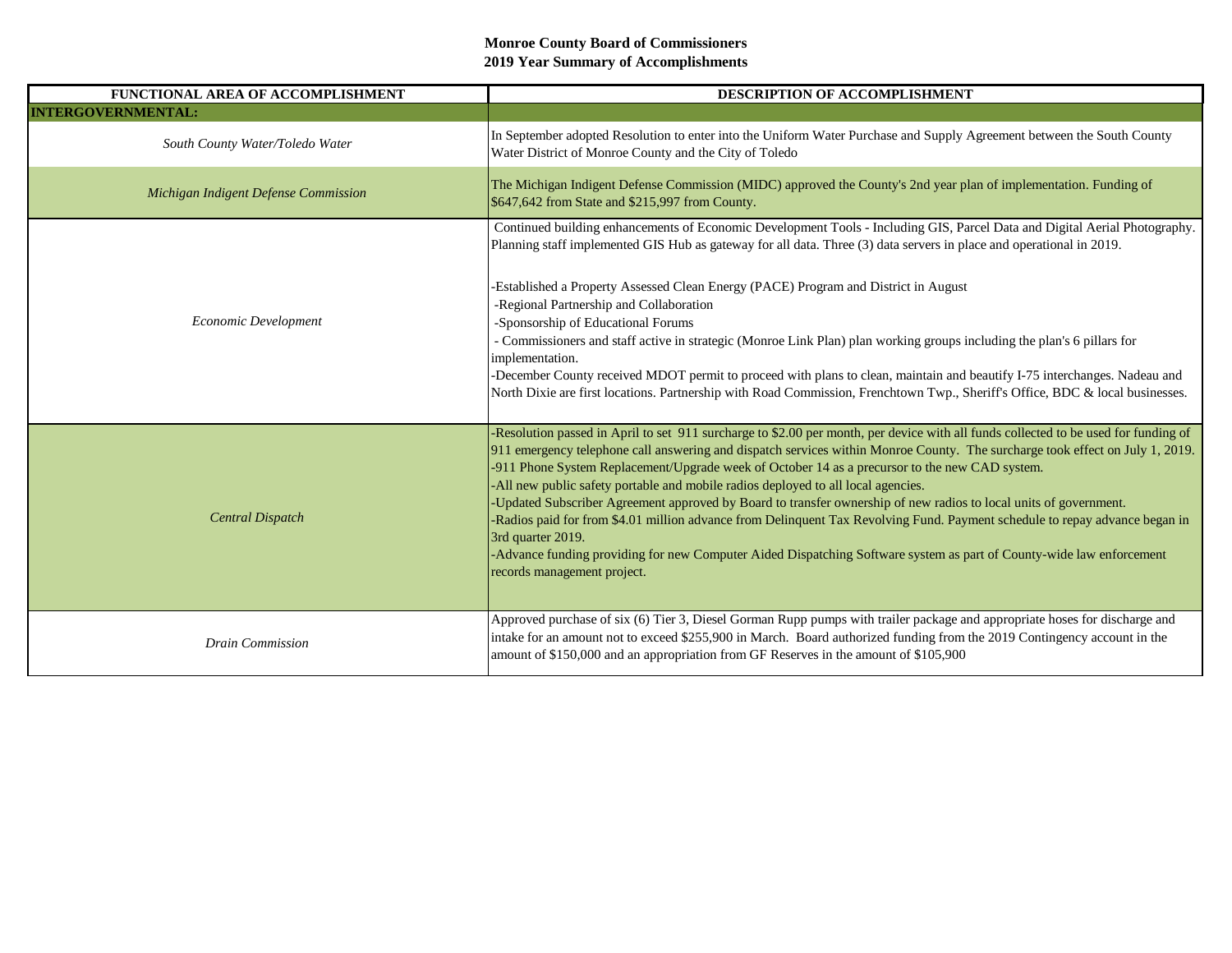| FUNCTIONAL AREA OF ACCOMPLISHMENT        | DESCRIPTION OF ACCOMPLISHMENT                                                                                                                                                                                                                                                                                                                                                                                                                                                                                                                                                                                                                                                                                                                                                                                                                                                                                                                                                                                                                                                                                                                                                                                                                                             |
|------------------------------------------|---------------------------------------------------------------------------------------------------------------------------------------------------------------------------------------------------------------------------------------------------------------------------------------------------------------------------------------------------------------------------------------------------------------------------------------------------------------------------------------------------------------------------------------------------------------------------------------------------------------------------------------------------------------------------------------------------------------------------------------------------------------------------------------------------------------------------------------------------------------------------------------------------------------------------------------------------------------------------------------------------------------------------------------------------------------------------------------------------------------------------------------------------------------------------------------------------------------------------------------------------------------------------|
| <b>GRANTS:</b>                           | County awarded \$15,957,022 of Federal, State and other Sources Grant Funding in 2019                                                                                                                                                                                                                                                                                                                                                                                                                                                                                                                                                                                                                                                                                                                                                                                                                                                                                                                                                                                                                                                                                                                                                                                     |
| All Grants Summarized by Function        | -Courts: \$1,487,326<br>-Friend of the Court: \$1,994,679<br>-Planning/Remonumentation: \$73,199<br>-Prosecutor: \$208,797<br>-Sheriff: \$657,551<br>-Community Corrections: \$282,722<br>-MANTIS: \$73,646<br>Emergency Management: \$321,799<br>-Central Dispatch; \$412,968<br>-Public Health; \$2,640,327<br>-Employment & Training; \$1,590,565<br>Child Care; \$200,257<br>-Youth Center; \$1,554,804<br>-State Tax Sharing/Revenue Sharing; \$4,458,382                                                                                                                                                                                                                                                                                                                                                                                                                                                                                                                                                                                                                                                                                                                                                                                                            |
| <b>OPERATIONS:</b>                       |                                                                                                                                                                                                                                                                                                                                                                                                                                                                                                                                                                                                                                                                                                                                                                                                                                                                                                                                                                                                                                                                                                                                                                                                                                                                           |
| Presentations/Annual Reports/Resolutions | Board scheduled and received multiple presentations and reports from County agencies, offices and community partners as part of<br>its overall governance and oversight duties.<br>-Honored citizens, youth achievements and organizations with Resolutions and Tributes for their contributions to the overall<br>quality of life in Monroe County.                                                                                                                                                                                                                                                                                                                                                                                                                                                                                                                                                                                                                                                                                                                                                                                                                                                                                                                      |
| Facilities                               | -Courthouse Exterior restoration work completed. Cleaning, painting, masonry repairs and LED lighting fixtures for illuminating<br>the Courthouse steeple have been installed.<br>-Courthouse interior painting and new carpet installation has begun.<br>-New HVAC unit installed at Animal Control along with additional ductwork for improved ventilation within the facility<br>-Replaced both rooftop HVAC units at 51 S. Macomb Street<br>-Phase 2 Courtroom Technology Upgrades awarded in December. The State Supreme Court funded the upgrade of new video<br>monitors, cameras and voice polycom units. Provided through grant funding from the Supreme Court.<br>-Inmate Dormitory Door Replacement--Secure interior doors at Dormitory facility replaced to maintain security and safety.<br>-Backup Generator installed at New Emergency Storage Facility: Funded under an Urban Area Security Initiative grant.<br>-Replaced interior security doors at Inmate Dormitory Facility.<br>-Laboratory within Public Health renovated -Renovated Juvenile Hearing Room for more space and improved layout. -Upgraded<br>interior lighting at Public Health to LED<br>-Upgrade interior lighting at 911 Center to LED<br>-Fairview Emergency Generator installed. |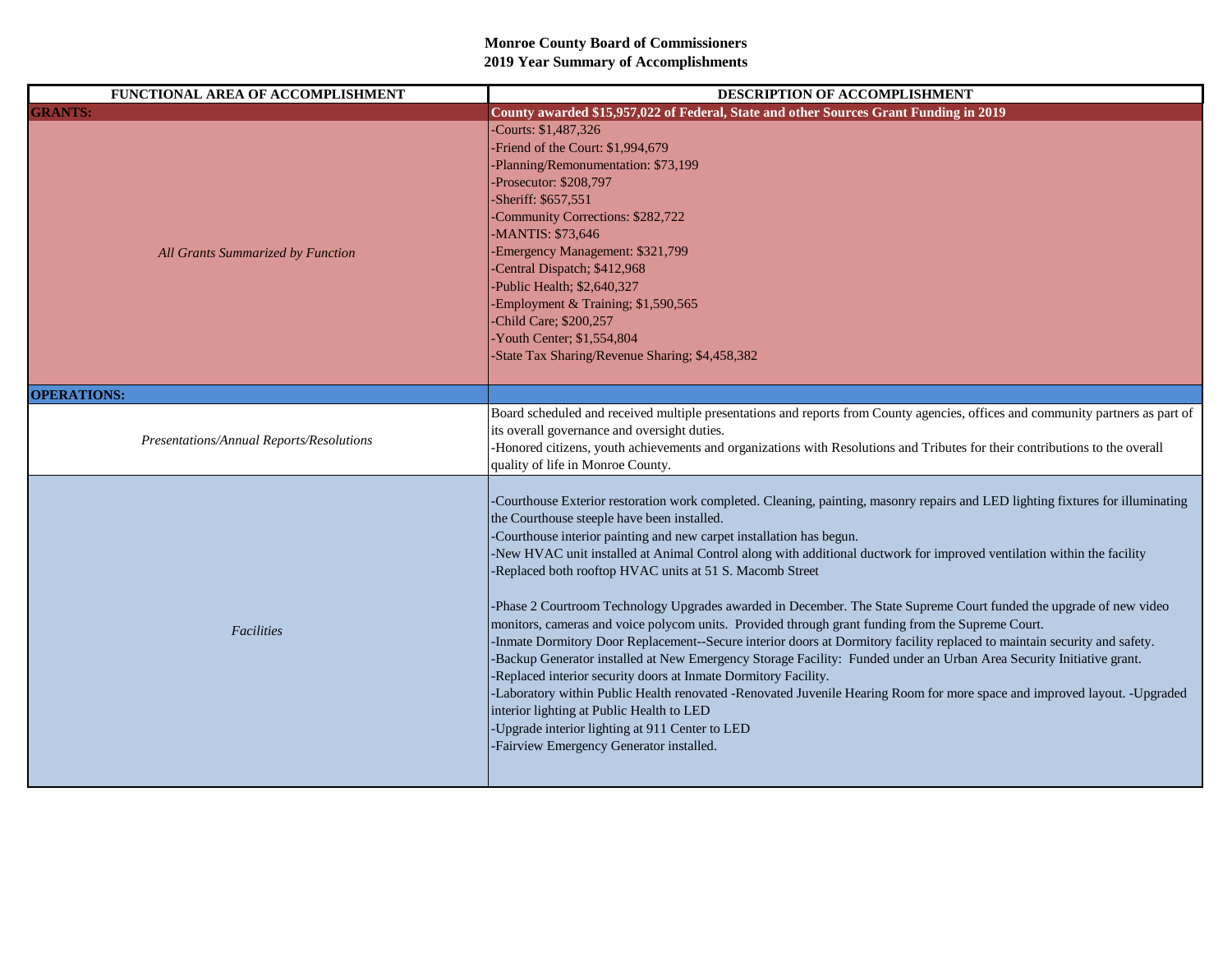| FUNCTIONAL AREA OF ACCOMPLISHMENT                | <b>DESCRIPTION OF ACCOMPLISHMENT</b>                                                                                                                                                                                                                                                                                                                                                                                                                                                                                                                                                                                                                                                                                                                                                                                                                                                                                                                                                                                                                                                                                                                                                                                                                                                                   |
|--------------------------------------------------|--------------------------------------------------------------------------------------------------------------------------------------------------------------------------------------------------------------------------------------------------------------------------------------------------------------------------------------------------------------------------------------------------------------------------------------------------------------------------------------------------------------------------------------------------------------------------------------------------------------------------------------------------------------------------------------------------------------------------------------------------------------------------------------------------------------------------------------------------------------------------------------------------------------------------------------------------------------------------------------------------------------------------------------------------------------------------------------------------------------------------------------------------------------------------------------------------------------------------------------------------------------------------------------------------------|
| <b>Information Technology</b>                    | Approved Resolution to purchase the new routers, switches and software to upgrade the Information Technology network with a<br>tax exempt installment purchase agreement to be paid over five (5) years (2019-2023) at zero (0%) interest cost. The total project<br>cost of \$715,044.88 with no additional appropriation required beyond the annual appropriations for computer capital outlay.<br>-IT infrastructure project commenced in 2019 in preparation for law enforcement records management project and to ensure<br>data/network security of County operations. Expected completion in 1st quarter 2020.<br>-Operations Committee approved nine (9) new or enhanced IT policies for adoption<br>-Law Enforcement Records Management, Jail Records Management and Computer Aided Dispatch County-wide Project:<br>-Board provided advanced funding for new County-wide law enforcement records management system with all law enforcement<br>agencies participating in purchase and ongoing joint operations & cost sharing.<br>-County hosting data servers for project.<br>Includes jail records management and computer aided dispatching.<br>Total advance funding of \$1.24 million with agreements for local units of government to repay loans over 3 years at 2% interest<br>cost. |
| <b>COMMUNITY OUTREACH:</b>                       |                                                                                                                                                                                                                                                                                                                                                                                                                                                                                                                                                                                                                                                                                                                                                                                                                                                                                                                                                                                                                                                                                                                                                                                                                                                                                                        |
| <b>Substance Abuse Prevention Efforts</b>        | Sponsored four (4) Drug Take Back Events and collected 160 pounds of prescription medication safely in 2019. Cumulative of<br>all Take Back Events and Red Med Box program in 2019 was 1,895 pounds. (Only 2 MSP posts reported their Red Med Box<br>amounts so this is the most accurate information that the Health Department can provide).                                                                                                                                                                                                                                                                                                                                                                                                                                                                                                                                                                                                                                                                                                                                                                                                                                                                                                                                                         |
| Community Recycling Programs/Results-Solid Waste | Solid Waste Program Results:<br>*HHW Collection; 227,460 pounds collected.<br>*Tire Recycling; 9,796 tires collected.<br>*Electronic Waste; 214,145 pounds collected.<br>*Paper Shredding; 27,560 pounds collected.<br>*Battery Recycling; 5,858 pounds collected.<br>*RecycleNOW; 1,007,740 pounds collected.                                                                                                                                                                                                                                                                                                                                                                                                                                                                                                                                                                                                                                                                                                                                                                                                                                                                                                                                                                                         |